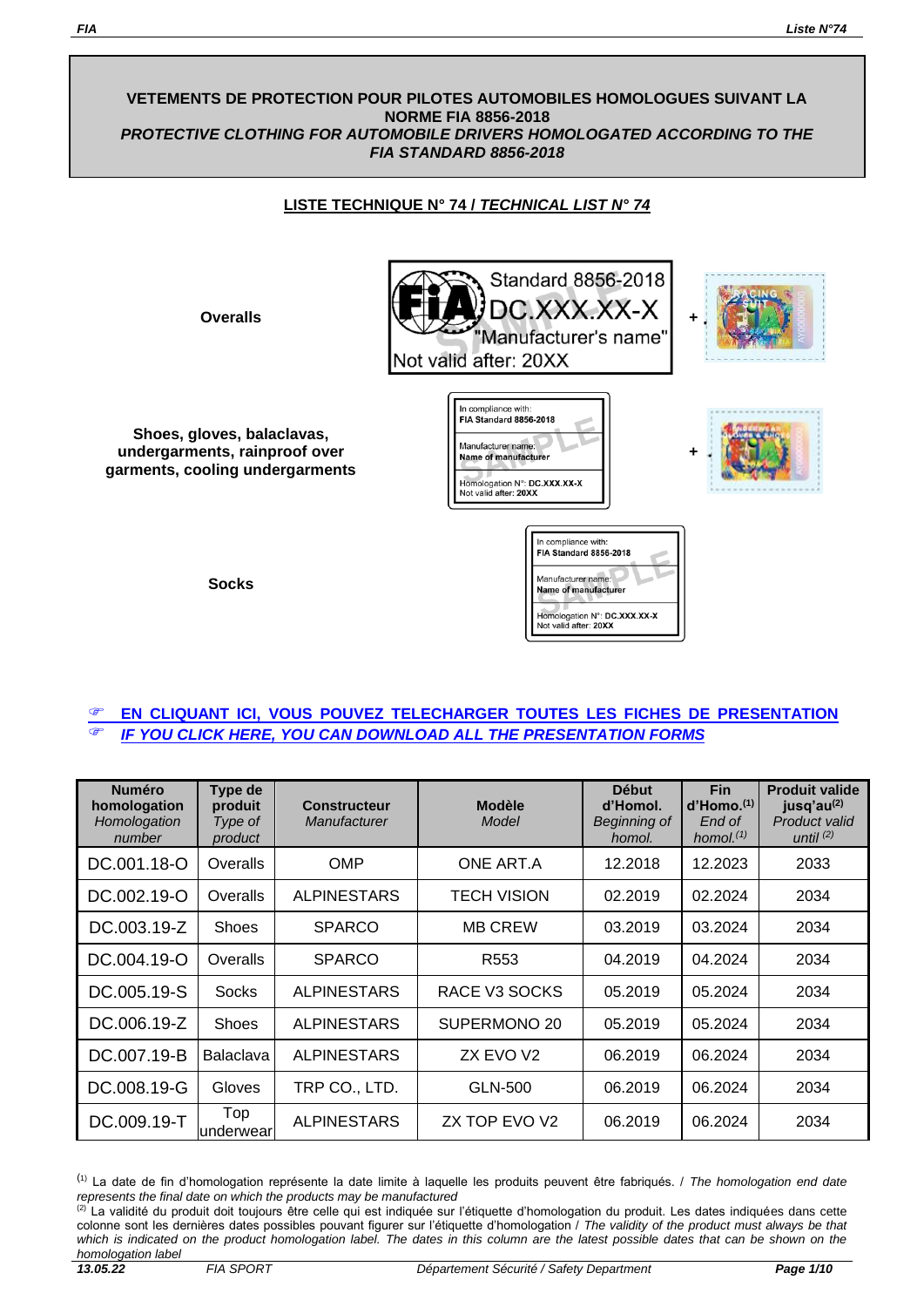| <b>Numéro</b><br>homologation<br>Homologation<br>number | Type de<br>produit<br>Type of<br>product | <b>Constructeur</b><br>Manufacturer | <b>Modèle</b><br>Model                  | <b>Début</b><br>d'Homol.<br>Beginning of<br>homol. | Fin<br>d'Homo. <sup>(1)</sup><br>End of<br>homol. $(1)$ | <b>Produit valide</b><br>jusq'au <sup>(2)</sup><br>Product valid<br>until $(2)$ |
|---------------------------------------------------------|------------------------------------------|-------------------------------------|-----------------------------------------|----------------------------------------------------|---------------------------------------------------------|---------------------------------------------------------------------------------|
| DC.010.19-L                                             | <b>Bottom</b><br>underwear               | <b>ALPINESTARS</b>                  | ZX BOTTOM EVO V2                        | 06.2019                                            | 06.2024                                                 | 2034                                                                            |
| DC.011.19-Z                                             | Shoes                                    | <b>MOMO</b>                         | <b>CORSA LITE</b>                       | 07.2019                                            | 07.2024                                                 | 2034                                                                            |
| DC.012.19-G                                             | Gloves                                   | <b>ALPINESTARS</b>                  | TECH-1 ZX V2                            | 07.2019                                            | 07.2024                                                 | 2034                                                                            |
| DC.013.19-O                                             | Overalls                                 | <b>ALPINESTARS</b>                  | <b>HYPERTECH V2</b>                     | 07.2019                                            | 07.2024                                                 | 2034                                                                            |
| DC.014.19-G                                             | Gloves                                   | <b>SPARCO</b>                       | <b>ARROW</b>                            | 07.2019                                            | 07.2024                                                 | 2034                                                                            |
| DC.015.19-G                                             | Gloves                                   | <b>HRX</b>                          | <b>TUTOR</b>                            | 07.2019                                            | 07.2024                                                 | 2034                                                                            |
| DC.016.19-G                                             | Gloves                                   | <b>HRX</b>                          | <b>RACER</b>                            | 07.2019                                            | 07.2024                                                 | 2034                                                                            |
| DC.017.19-Z                                             | Shoes                                    | <b>FYSHE</b>                        | <b>RS SHOES</b>                         | 07.2019                                            | 07.2024                                                 | 2034                                                                            |
| DC.018.19-G                                             | Gloves                                   | SOLO64                              | <b>RS</b>                               | 08.2019                                            | 08.2024                                                 | 2034                                                                            |
| DC.019.19-G                                             | Gloves                                   | <b>OMP</b>                          | FIRST-S.01                              | 08.2019                                            | 08.2024                                                 | 2034                                                                            |
| DC.020.19-G                                             | Gloves                                   | <b>OMP</b>                          | FIRST-EVO.01                            | 08.2019                                            | 08.2024                                                 | 2034                                                                            |
| DC.021.19-Z                                             | Shoes                                    | <b>ALPINESTARS</b>                  | <b>TECH-1 Z 20</b>                      | 08.2019                                            | 08.2024                                                 | 2034                                                                            |
| DC.022.19-Z                                             | <b>Shoes</b>                             | <b>SPARCO</b>                       | <b>PRIME</b>                            | 08.2019                                            | 08.2024                                                 | 2034                                                                            |
| DC.023.19-O                                             | Overalls                                 | <b>OMP</b>                          | FIRST-S.01                              | 09.2019                                            | 09.2024                                                 | 2034                                                                            |
| DC.024.19-S                                             | <b>Socks</b>                             | <b>ALPINESTARS</b>                  | ZX V2 SOCKS                             | 09.2019                                            | 09.2024                                                 | 2034                                                                            |
| DC.025.19-G                                             | Gloves                                   | <b>ALPINESTARS</b>                  | TECH-1 RACE V2                          | 09.2019                                            | 09.2024                                                 | 2034                                                                            |
| DC.026.19-G                                             | Gloves                                   | <b>ALPINESTARS</b>                  | TECH-1 START V2                         | 09.2019                                            | 09.2024                                                 | 2034                                                                            |
| DC.027.19-O                                             | Overalls                                 | <b>OMP</b>                          | FIRST-EVO.01                            | 09.2019                                            | 09.2024                                                 | 2034                                                                            |
| DC.028.19-O                                             | Overalls                                 | <b>OMP</b>                          | OMP SPORT.01                            | 09.2019                                            | 09.2024                                                 | 2034                                                                            |
| DC.029.19-O                                             | Overalls                                 | <b>ALPINESTARS</b>                  | GP TECH V3                              | 09.2019                                            | 09.2024                                                 | 2034                                                                            |
| DC.030.19-O                                             | Overalls                                 | <b>ALPINESTARS</b>                  | <b>GP RACE V2</b>                       | 09.2019                                            | 09.2024                                                 | 2034                                                                            |
| DC.031.19-O                                             | Overalls                                 | <b>SPARCO</b>                       | R <sub>555</sub>                        | 09.2019                                            | 09.2024                                                 | 2034                                                                            |
| DC.032.19-G                                             | Gloves                                   | <b>SPARCO</b>                       | <b>TIDE</b>                             | 09.2019                                            | 09.2024                                                 | 2034                                                                            |
| DC.033.19-G                                             | Gloves                                   | <b>PUMA</b>                         | <b>DNSS GLOVE</b>                       | 10.2019                                            | 10.2024                                                 | 2034                                                                            |
| DC.034.19-T                                             | Top<br>underwear                         | <b>PUMA</b>                         | <b>NSTOP</b><br><b>UNDERWEAR</b>        | 10.2019                                            | 10.2024                                                 | 2034                                                                            |
| DC.035.19-L                                             | <b>Bottom</b><br>underwear               | <b>PUMA</b>                         | <b>NS BOTTOM</b><br><b>UNDERWEAR</b>    | 10.2019                                            | 10.2024                                                 | 2034                                                                            |
| DC.036.19-B                                             | Balaclava                                | <b>PUMA</b>                         | <b>NS BALACLAVA</b><br><b>UNDERWEAR</b> | 10.2019                                            | 10.2024                                                 | 2034                                                                            |
| DC.037.19-Z                                             | Shoes                                    | <b>SPARCO</b>                       | SLALOM+                                 | 10.2019                                            | 10.2024                                                 | 2034                                                                            |
| DC.038.19-B                                             | Balaclava                                | <b>SPARCO</b>                       | R559 BALACLAVA                          | 10.2019                                            | 10.2024                                                 | 2034                                                                            |
| DC.039.19-S                                             | Sock                                     | <b>SPARCO</b>                       | R560 SOCKS                              | 10.2019                                            | 10.2024                                                 | 2034                                                                            |
| DC.040.19-T                                             | Top<br>underwear                         | <b>SPARCO</b>                       | <b>R559 TOP</b>                         | 10.2019                                            | 10.2024                                                 | 2034                                                                            |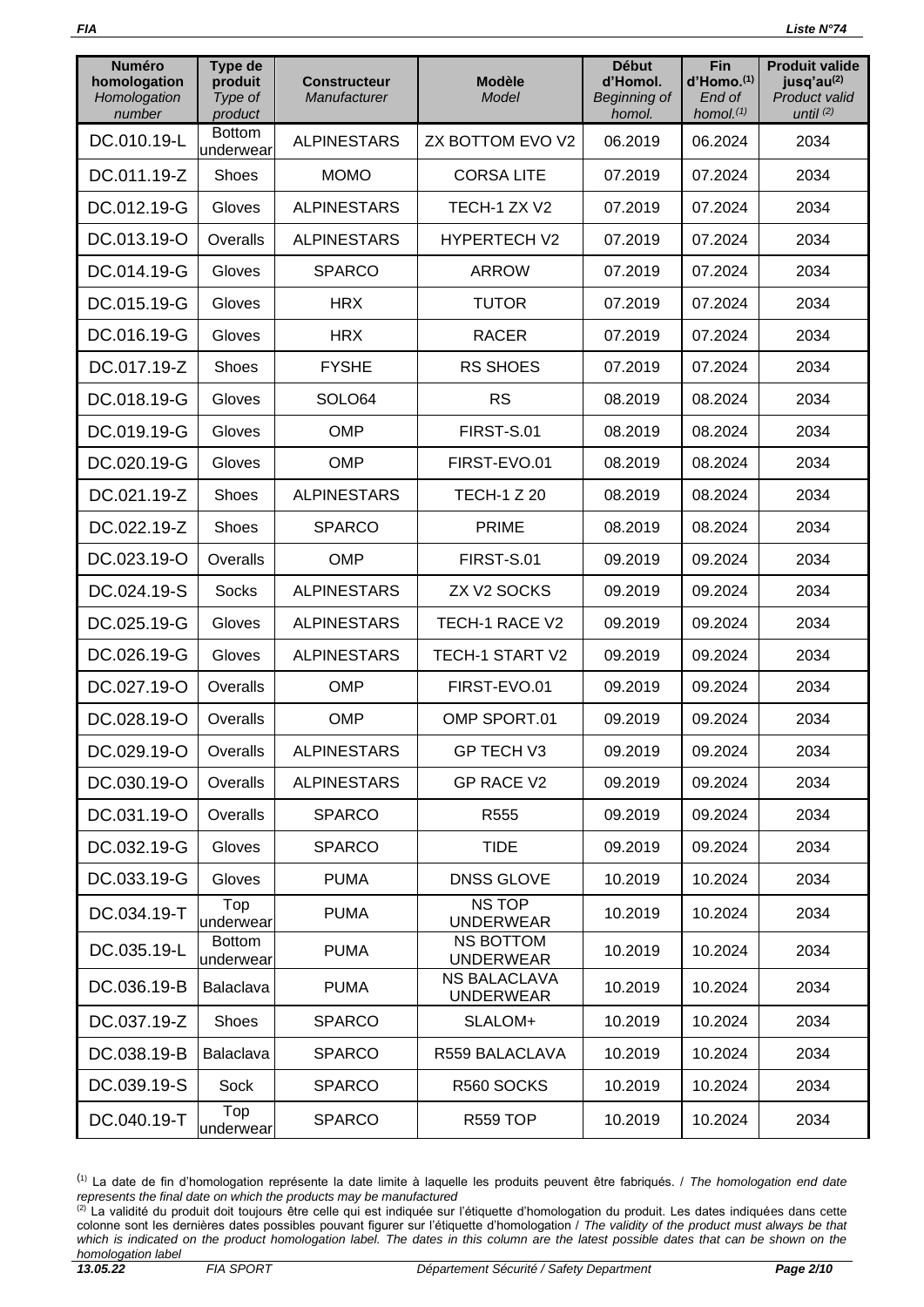| <b>Numéro</b><br>homologation<br>Homologation<br>number | Type de<br>produit<br>Type of<br>product | <b>Constructeur</b><br>Manufacturer | <b>Modèle</b><br>Model                | <b>Début</b><br>d'Homol.<br>Beginning of<br>homol. | <b>Fin</b><br>d'Homo. <sup>(1)</sup><br>End of<br>homol. $(1)$ | <b>Produit valide</b><br>jusq'au <sup>(2)</sup><br><b>Product valid</b><br>until $(2)$ |
|---------------------------------------------------------|------------------------------------------|-------------------------------------|---------------------------------------|----------------------------------------------------|----------------------------------------------------------------|----------------------------------------------------------------------------------------|
| DC.041.19-L                                             | <b>Bottom</b><br>underwear               | <b>SPARCO</b>                       | R559 BOTTOM                           | 10.2019                                            | 10.2024                                                        | 2034                                                                                   |
| DC.042.19-Z                                             | <b>Shoes</b>                             | <b>GEOX</b>                         | GEOX HY250-GARA                       | 10.2019                                            | 10.2024                                                        | 2034                                                                                   |
| DC.043.19-Z                                             | <b>Shoes</b>                             | <b>OMP</b>                          | FIRST.01                              | 10.2019                                            | 10.2024                                                        | 2034                                                                                   |
| DC.044.19-Z                                             | Shoes                                    | <b>SPARCO</b>                       | <b>PRIME R</b>                        | 10.2019                                            | 10.2024                                                        | 2034                                                                                   |
| DC.045.19-O                                             | Overalls                                 | <b>OMP</b>                          | <b>ONE-S.01</b>                       | 10.2019                                            | 10.2024                                                        | 2034                                                                                   |
| DC.046.19-Z                                             | Shoes                                    | <b>OMP</b>                          | OMP SPORT.01                          | 10.2019                                            | 10.2024                                                        | 2034                                                                                   |
| DC.047.19-Z                                             | <b>Shoes</b>                             | <b>SPARCO</b>                       | <b>SKID</b>                           | 10.2019                                            | 10.2024                                                        | 2034                                                                                   |
| DC.048.19-B                                             | Balaclava                                | <b>ATECH</b>                        | A-UW 19 BALACLAVA                     | 10.2019                                            | 10.2024                                                        | 2034                                                                                   |
| DC.049.19-T                                             | Top<br>underwear                         | <b>ATECH</b>                        | A-UW 19 TOP                           | 10.2019                                            | 10.2024                                                        | 2034                                                                                   |
| DC.050.19-L                                             | <b>Bottom</b><br>underwear               | <b>ATECH</b>                        | A-UW 19 PANT                          | 10.2019                                            | 10.2024                                                        | 2034                                                                                   |
| DC.051.19-B                                             | Balaclava                                | <b>ALPINESTARS</b>                  | RACE V3 BALACLAVA                     | 10.2019                                            | 10.2024                                                        | 2034                                                                                   |
| DC.052.19-T                                             | Top<br>underwear                         | <b>ALPINESTARS</b>                  | RACE V3 TOP                           | 10.2019                                            | 10.2024                                                        | 2034                                                                                   |
| DC.053.19-L                                             | <b>Bottom</b><br>underwear               | <b>ALPINESTARS</b>                  | RACE V3 BOTTOM                        | 10.2019                                            | 10.2024                                                        | 2034                                                                                   |
| DC.054.19-G                                             | Gloves                                   | <b>OMP</b>                          | <b>ONE-S.01</b>                       | 11.2019                                            | 11.2024                                                        | 2034                                                                                   |
| DC.055.19-B                                             | Balaclava                                | <b>SPARCO</b>                       | R558 BALACLAVA                        | 11.2019                                            | 11.2024                                                        | 2034                                                                                   |
| DC.056.19-T                                             | Top<br>underwear                         | <b>SPARCO</b>                       | <b>R558 TOP</b>                       | 11.2019                                            | 11.2024                                                        | 2034                                                                                   |
| DC.057.19-L                                             | <b>Bottom</b><br>underwear               | <b>SPARCO</b>                       | R558 BOTTOM                           | 11.2019                                            | 11.2024                                                        | 2034                                                                                   |
| DC.058.19-Z                                             | Shoes                                    | <b>ALPINESTARS</b>                  | TECH-1 Z V2                           | 11.2019                                            | 11.2024                                                        | 2034                                                                                   |
| DC.059.19-Z                                             | Shoes                                    | <b>SPARCO</b>                       | <b>X-LIGHT</b>                        | 11.2019                                            | 11.2024                                                        | 2034                                                                                   |
| DC.060.19-Z                                             | Shoes                                    | <b>PUMA</b>                         | SPEED CAT PRO<br><b>SHOES</b>         | 11.2019                                            | 11.2024                                                        | 2034                                                                                   |
| DC.061.19-S                                             | Socks                                    | <b>PUMA</b>                         | <b>NS COMPRESSION</b><br><b>SOCKS</b> | 11.2019                                            | 11.2024                                                        | 2034                                                                                   |
| DC.062.19-T                                             | Top<br>underwear                         | <b>OMP</b>                          | ONE TOP.01                            | 11.2019                                            | 11.2024                                                        | 2034                                                                                   |
| DC.063.19-L                                             | <b>Bottom</b><br>underwear               | <b>OMP</b>                          | ONE LONG.01                           | 11.2019                                            | 11.2024                                                        | 2034                                                                                   |
| DC.064.19-B                                             | Balaclava                                | <b>OMP</b>                          | ONE BALACLAVA.01                      | 11.2019                                            | 11.2024                                                        | 2034                                                                                   |
| DC.065.19-S                                             | <b>Socks</b>                             | <b>OMP</b>                          | FIRST SOCKS.01                        | 11.2019                                            | 11.2024                                                        | 2034                                                                                   |
| DC.066.19-O                                             | Overalls                                 | <b>SPARCO</b>                       | R <sub>557</sub>                      | 12.2019                                            | 12.2024                                                        | 2034                                                                                   |
| DC.067.19-Z                                             | Shoes                                    | <b>OMP</b>                          | <b>ONE-S.01</b>                       | 12.2019                                            | 12.2024                                                        | 2034                                                                                   |
| DC.068.19-Z                                             | Shoes                                    | <b>OMP</b>                          | ONE-EVO-R.01                          | 12.2019                                            | 12.2024                                                        | 2034                                                                                   |
| DC.069.19-Z                                             | <b>Shoes</b>                             | <b>OMP</b>                          | ONE-ART.01                            | 12.2019                                            | 12.2024                                                        | 2034                                                                                   |
| DC.070.19-Z                                             | Shoes                                    | <b>ALPINESTARS</b>                  | <b>TECH-1 T 20</b><br>TECH-1 T v2     | 12.2019                                            | 12.2024                                                        | 2034                                                                                   |

<sup>(</sup>1) La date de fin d'homologation représente la date limite à laquelle les produits peuvent être fabriqués. / *The homologation end date represents the final date on which the products may be manufactured*

 $^{(2)}$  La validité du produit doit toujours être celle qui est indiquée sur l'étiquette d'homologation du produit. Les dates indiquées dans cette colonne sont les dernières dates possibles pouvant figurer sur l'étiquette d'homologation / *The validity of the product must always be that*  which is indicated on the product homologation label. The dates in this column are the latest possible dates that can be shown on the *homologation label*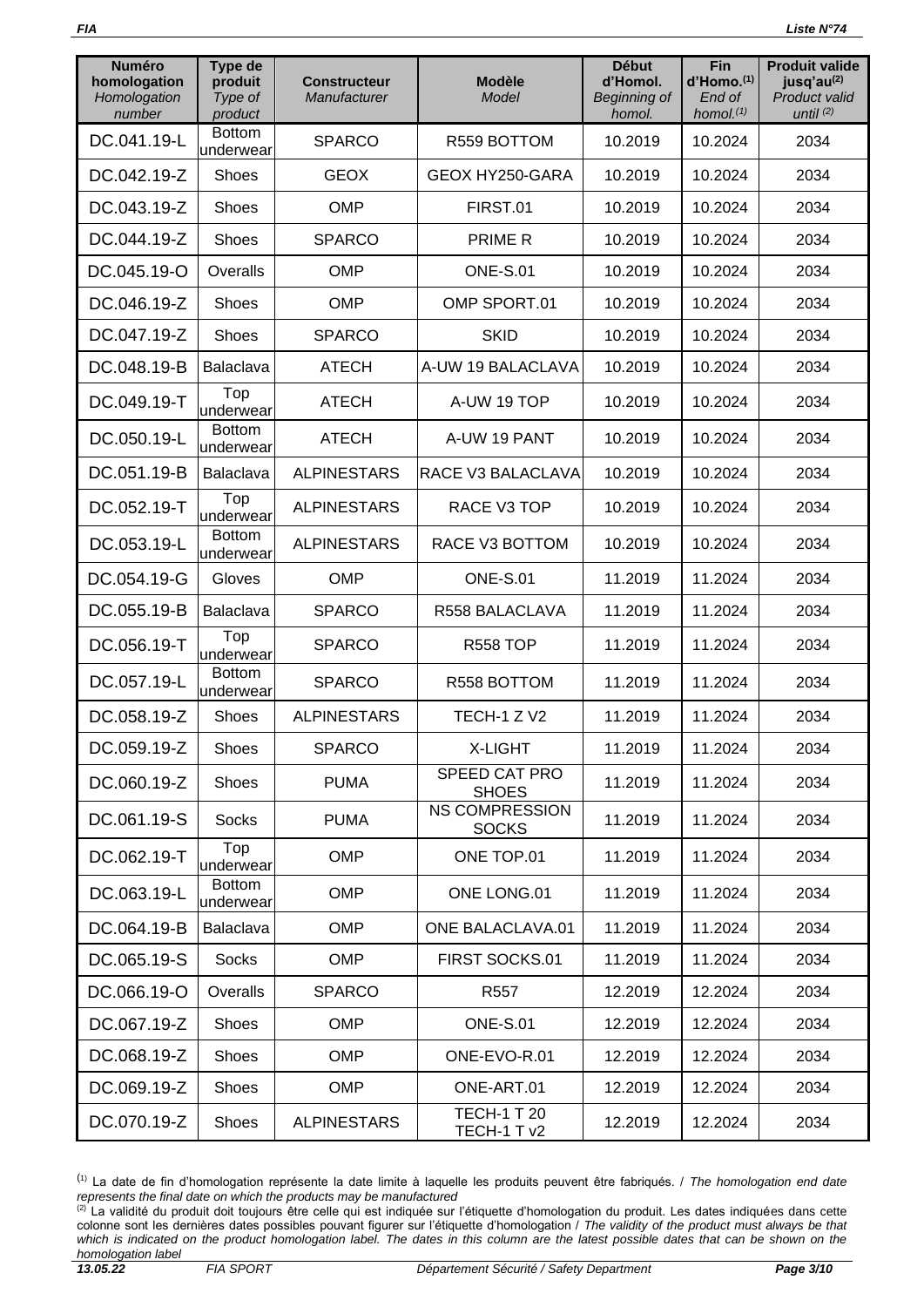| <b>Numéro</b><br>homologation<br>Homologation<br>number | <b>Type de</b><br>produit<br>Type of<br>product | <b>Constructeur</b><br>Manufacturer | <b>Modèle</b><br>Model                 | <b>Début</b><br>d'Homol.<br>Beginning of<br>homol. | Fin<br>d'Homo. <sup>(1)</sup><br>End of<br>homol. $(1)$ | <b>Produit valide</b><br>jusq'au <sup>(2)</sup><br>Product valid<br>until $(2)$ |
|---------------------------------------------------------|-------------------------------------------------|-------------------------------------|----------------------------------------|----------------------------------------------------|---------------------------------------------------------|---------------------------------------------------------------------------------|
| DC.071.19-O                                             | Overalls                                        | <b>FREE MINDS</b>                   | A20                                    | 12.2019                                            | 12.2024                                                 | 2034                                                                            |
| DC.072.20-Z                                             | Shoes                                           | <b>ALPINESTARS</b>                  | <b>TECH-1 T R 20</b>                   | 01.2020                                            | 01.2025                                                 | 2035                                                                            |
| DC.073.20-G                                             | Gloves                                          | <b>RRS</b>                          | <b>GRIP EVO+</b>                       | 01.2020                                            | 06.2024                                                 | 2035                                                                            |
| DC.074.20-O                                             | Overalls                                        | <b>PUMA</b>                         | <b>NS SUIT</b>                         | 01.2020                                            | 01.2025                                                 | 2035                                                                            |
| DC.075.20-Z                                             | <b>Shoes</b>                                    | <b>FREE MINDS</b>                   | S <sub>19</sub>                        | 02.2020                                            | 02.2025                                                 | 2035                                                                            |
| DC.076.20-Z                                             | <b>Shoes</b>                                    | <b>SPARCO</b>                       | X-LIGHT+                               | 02.2020                                            | 02.2025                                                 | 2035                                                                            |
| DC.077.20-G                                             | Gloves                                          | <b>MARINA</b>                       | <b>MARINA UNIC GLOVE</b>               | 02.2020                                            | 02.2025                                                 | 2035                                                                            |
| DC.078.20-Z                                             | Shoes                                           | <b>ALPINESTARS</b>                  | <b>SUPERMONO</b><br><b>TEXTILE</b>     | 02.2020                                            | 02.2025                                                 | 2035                                                                            |
| DC.079.20-Z                                             | <b>Shoes</b>                                    | <b>ALPINESTARS</b>                  | <b>SUPERMONO</b><br><b>TEXTILE R</b>   | 02.2020                                            | 02.2025                                                 | 2035                                                                            |
| DC.080.20-O                                             | Overalls                                        | TRP CO., LTD.                       | <b>RSN-500</b>                         | 04.2020                                            | 04.2025                                                 | 2035                                                                            |
| DC.081.20-G                                             | Gloves                                          | <b>SABELT</b>                       | <b>HERO SUPERLIGHT</b><br><b>TG-10</b> | 05.2020                                            | 05.2025                                                 | 2035                                                                            |
| DC.082.20-O                                             | Overalls                                        | <b>MARINA</b>                       | <b>SUPERSTRETCH</b>                    | 05.2020                                            | 05.2025                                                 | 2035                                                                            |
| DC.083.20-S                                             | <b>Socks</b>                                    | TRP CO., LTD.                       | <b>SK-02</b>                           | 07.2020                                            | 07.2025                                                 | 2035                                                                            |
| DC.084.20-O                                             | Overalls                                        | <b>GLORIA S.R.L.</b>                | <b>MID</b>                             | 07.2020                                            | 07.2025                                                 | 2035                                                                            |
| DC.085.20-S                                             | <b>Socks</b>                                    | <b>OMP</b>                          | ONE SOCKS.01                           | 08.2020                                            | 08.2025                                                 | 2035                                                                            |
| DC.086.20-Z                                             | Shoes                                           | <b>PUMA</b>                         | SPEEDCAT PRO GT<br><b>SHOES</b>        | 08.2020                                            | 08.2025                                                 | 2035                                                                            |
| DC.087.20-G                                             | Gloves                                          | <b>TOORACE SRL</b>                  | TR FAST                                | 08.2020                                            | 08.2025                                                 | 2035                                                                            |
| DC.088.20-S                                             | <b>Socks</b>                                    | <b>SABELT</b>                       | UI-600 SOCKS                           | 08.2020                                            | 08.2025                                                 | 2035                                                                            |
| DC.089.20-B                                             | Balaclava                                       | <b>HRX</b>                          | <b>ZERO BALACLAVA</b>                  | 08.2020                                            | 08.2025                                                 | 2035                                                                            |
| DC.090.20-T                                             | Top<br>underwear                                | <b>HRX</b>                          | <b>ZERO TOP</b>                        | 08.2020                                            | 08.2025                                                 | 2035                                                                            |
| DC.091.20-L                                             | <b>Bottom</b><br>underwear                      | <b>HRX</b>                          | <b>ZERO PANTS</b>                      | 08.2020                                            | 08.2025                                                 | 2035                                                                            |
| DC.092.20-O                                             | Overalls                                        | <b>HRX</b>                          | <b>ZERO ICON</b>                       | 09.2020                                            | 09.2025                                                 | 2035                                                                            |
| DC.093.20-O                                             | Overalls                                        | HPI CO., LTD.                       | STAGE500                               | 09.2020                                            | 09.2025                                                 | 2035                                                                            |
| DC.094.20-O                                             | Overalls                                        | <b>HRX</b>                          | RACER 18                               | 09.2020                                            | 09.2025                                                 | 2035                                                                            |
| DC.095.20-O                                             | Overalls                                        | <b>RRS</b>                          | <b>EVO</b>                             | 09.2020                                            | 09.2025                                                 | 2035                                                                            |
| DC.096.20-O                                             | Overalls                                        | <b>RRS</b>                          | <b>MOOVE</b>                           | 09.2020                                            | 09.2025                                                 | 2035                                                                            |
| DC.097.20-Z                                             | Shoes                                           | <b>ALPINESTARS</b>                  | SP V2 SHOES                            | 09.2020                                            | 09.2025                                                 | 2035                                                                            |
| DC.098.20-Z                                             | <b>Shoes</b>                                    | SABELT                              | HERO PRO TB-10                         | 09.2020                                            | 09.2025                                                 | 2035                                                                            |
| DC.099.20-B                                             | Balaclava                                       | <b>SABELT</b>                       | UI-600 BALACLAVA                       | 09.2020                                            | 09.2025                                                 | 2035                                                                            |
| DC.100.20-T                                             | Top<br>underwear                                | <b>SABELT</b>                       | <b>UI-600 TOP</b>                      | 09.2020                                            | 09.2025                                                 | 2035                                                                            |
| DC.101.20-L                                             | <b>Bottom</b><br>underwear                      | <b>SABELT</b>                       | UI-600 PANT                            | 09.2020                                            | 09.2025                                                 | 2035                                                                            |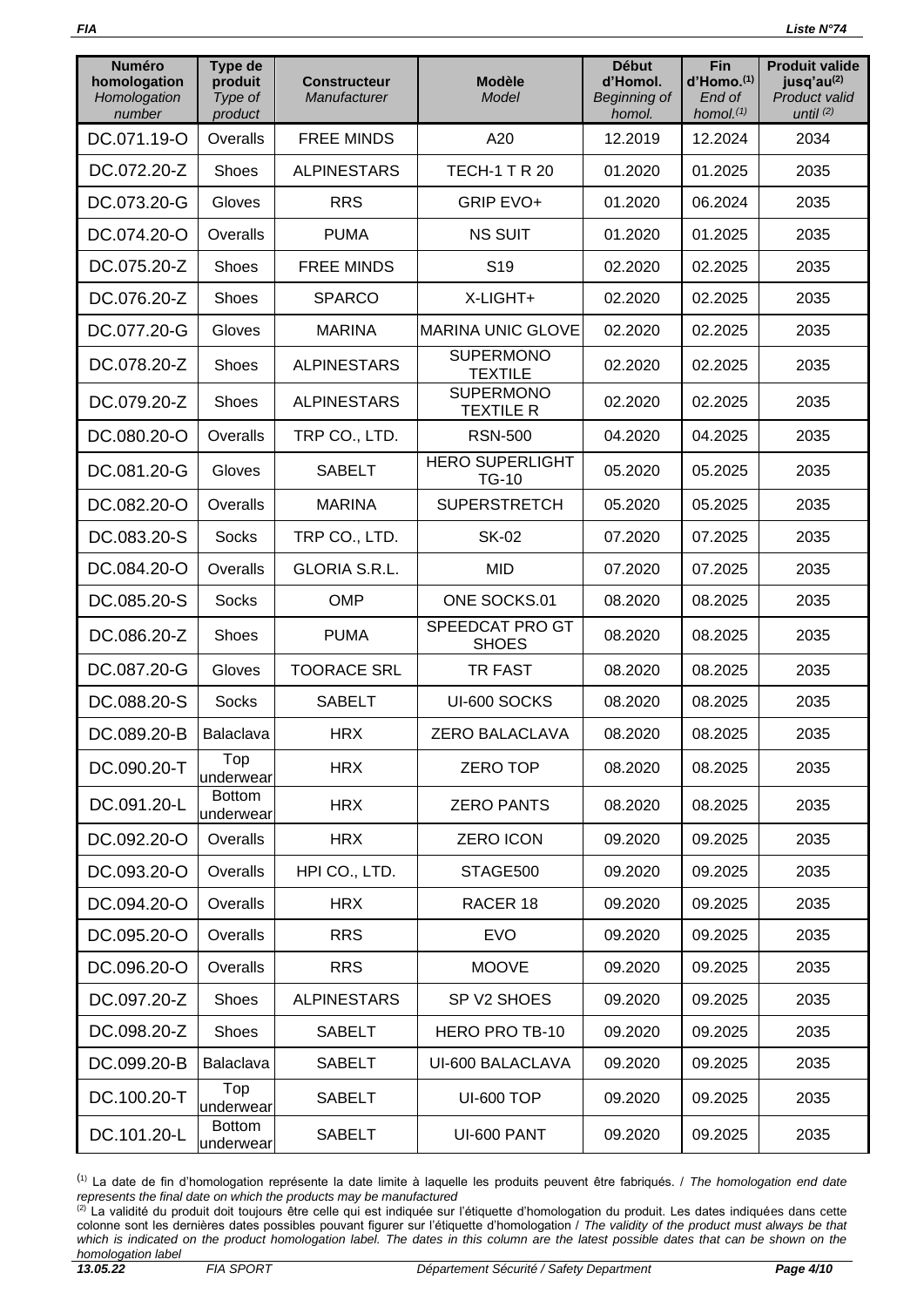| <b>Numéro</b><br>homologation<br>Homologation<br>number | Type de<br>produit<br>Type of<br>product | <b>Constructeur</b><br>Manufacturer | <b>Modèle</b><br>Model                 | <b>Début</b><br>d'Homol.<br>Beginning of<br>homol. | Fin<br>$d'$ Homo. $(1)$<br>End of<br>homol. $(1)$ | <b>Produit valide</b><br>jusq'au <sup>(2)</sup><br><b>Product valid</b><br>until $(2)$ |
|---------------------------------------------------------|------------------------------------------|-------------------------------------|----------------------------------------|----------------------------------------------------|---------------------------------------------------|----------------------------------------------------------------------------------------|
| DC.102.20-Z                                             | Shoes                                    | <b>SPARCO</b>                       | <b>TOP</b>                             | 09.2020                                            | 09.2025                                           | 2035                                                                                   |
| DC.103.20-Z                                             | Shoes                                    | <b>ALPINESTARS</b>                  | <b>RADAR SHOES</b>                     | 09.2020                                            | 09.2025                                           | 2035                                                                                   |
| DC.104.20-G                                             | Gloves                                   | <b>SPARCO</b>                       | LAND+                                  | 09.2020                                            | 09.2025                                           | 2035                                                                                   |
| DC.105.20-O                                             | Overalls                                 | <b>SPARCO</b>                       | R562                                   | 10.2020                                            | 10.2025                                           | 2035                                                                                   |
| DC.106.20-S                                             | <b>Socks</b>                             | <b>ALPINESTARS</b>                  | ZX v3 SOCKS                            | 10.2020                                            | 10.2025                                           | 2035                                                                                   |
| DC.107.20-Z                                             | <b>Shoes</b>                             | <b>OMP</b>                          | TECNICA.01                             | 10.2020                                            | 10.2025                                           | 2035                                                                                   |
| DC.108.20-O                                             | Overalls                                 | <b>SABELT</b>                       | <b>HERO SUPERLIGHT</b><br><b>TS-10</b> | 11.2020                                            | 11.2025                                           | 2035                                                                                   |
| DC.109.20-S                                             | <b>Socks</b>                             | <b>ALPINESTARS</b>                  | RACE v4 SOCKS                          | 11.2020                                            | 11.2025                                           | 2035                                                                                   |
| DC.110.20-O                                             | Overalls                                 | Stand21                             | ST121                                  | 12.2020                                            | 12.2025                                           | 2035                                                                                   |
| DC.111.20-O                                             | Overalls                                 | <b>PUMA</b>                         | <b>NS GT SUIT</b>                      | 12.2020                                            | 12.2025                                           | 2035                                                                                   |
| DC.112.20-Z                                             | <b>Shoes</b>                             | <b>OMP</b>                          | CARRERA.01                             | 12.2020                                            | 12.2025                                           | 2035                                                                                   |
| DC.113.20-G                                             | Gloves                                   | <b>SABELT</b>                       | <b>CHALLENGE TG-2</b>                  | 12.2020                                            | 12.2025                                           | 2035                                                                                   |
| DC.114.21-Z                                             | Shoes                                    | <b>HRX</b>                          | RACER 2                                | 01.2021                                            | 01.2026                                           | 2036                                                                                   |
| DC.115.21-Z                                             | Shoes                                    | <b>SABELT</b>                       | <b>LASER TB-3</b>                      | 01.2021                                            | 01.2026                                           | 2036                                                                                   |
| DC.116.21-O                                             | Overalls                                 | <b>SABELT</b>                       | <b>CHALLENGE TS-2</b>                  | 01.2021                                            | 01.2026                                           | 2036                                                                                   |
| DC.117.21-G                                             | Gloves                                   | <b>OMP</b>                          | TECNICA-EVO.01                         | 01.2021                                            | 01.2026                                           | 2036                                                                                   |
| DC.118.21-Z                                             | <b>Shoes</b>                             | <b>SABELT</b>                       | $TB-2$                                 | 01.2021                                            | 01.2026                                           | 2036                                                                                   |
| DC.119.21-O                                             | Overalls                                 | <b>OMP</b>                          | TECNICA-EVO.01                         | 01.2021                                            | 01.2026                                           | 2036                                                                                   |
| DC.120.21-G                                             | Gloves                                   | <b>OMP</b>                          | PRO-MECH.01                            | 02.2021                                            | 02.2026                                           | 2036                                                                                   |
| DC.121.21-G                                             | Gloves                                   | OMP                                 | ONE-EVO X.01                           | 02.2021                                            | 02.2026                                           | 2036                                                                                   |
| DC.122.21-G                                             | Gloves                                   | <b>SABELT</b>                       | <b>LASER TG-3</b>                      | 02.2021                                            | 02.2026                                           | 2036                                                                                   |
| DC.123.21-Z                                             | Shoes                                    | <b>OMP</b>                          | ONE-EVO X.01                           | 02.2021                                            | 02.2026                                           | 2036                                                                                   |
| DC.124.21-B                                             | Balaclava                                | <b>SPARCO</b>                       | R563 BALACLAVA                         | 02.2021                                            | 02.2026                                           | 2036                                                                                   |
| DC.125.21-T                                             | Top<br>underwear                         | <b>SPARCO</b>                       | <b>R563 TOP</b>                        | 02.2021                                            | 02.2026                                           | 2036                                                                                   |
| DC.126.21-L                                             | <b>Bottom</b><br>underwear               | <b>SPARCO</b>                       | R563 BOTTOM                            | 02.2021                                            | 02.2026                                           | 2036                                                                                   |
| DC.127.21-T                                             | Top<br>underwear                         | GLORIA S.R.L.                       | <b>ELITE TOP</b>                       | 02.2021                                            | 02.2026                                           | 2036                                                                                   |
| DC.128.21-L                                             | <b>Bottom</b><br>underwear               | GLORIA S.R.L.                       | <b>ELITE PANTS</b>                     | 02.2021                                            | 02.2026                                           | 2036                                                                                   |
| DC.129.21-B                                             | Balaclava                                | <b>GLORIA S.R.L.</b>                | <b>AIR</b>                             | 02.2021                                            | 02.2026                                           | 2036                                                                                   |
| DC.130.21-S                                             | <b>Socks</b>                             | <b>GLORIA S.R.L.</b>                | <b>SOCKS</b>                           | 02.2021                                            | 02.2026                                           | 2036                                                                                   |
| DC.131.21-G                                             | Gloves                                   | TRP CO., LTD.                       | <b>GLN-600</b>                         | 03.2021                                            | 03.2026                                           | 2036                                                                                   |
| DC.132.21-G                                             | Gloves                                   | <b>PUMA</b>                         | SPEEDCAT PRO IS<br><b>GLOVES</b>       | 03.2021                                            | 03.2026                                           | 2036                                                                                   |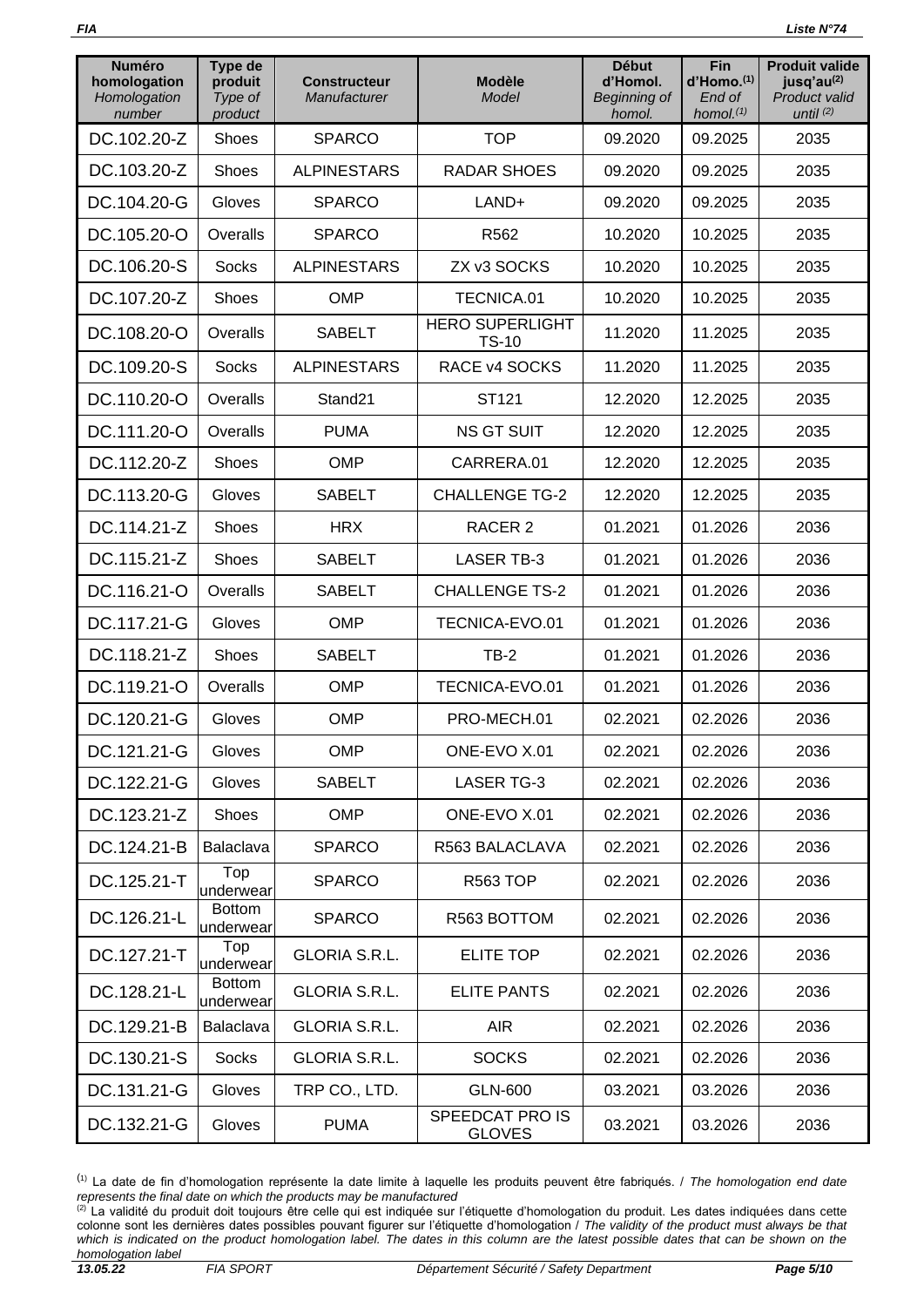| <b>Numéro</b><br>homologation<br>Homologation<br>number | Type de<br>produit<br>Type of<br>product | <b>Constructeur</b><br>Manufacturer | <b>Modèle</b><br>Model                  | <b>Début</b><br>d'Homol.<br>Beginning of<br>homol. | Fin<br>d'Homo. <sup>(1)</sup><br>End of<br>homol. $(1)$ | <b>Produit valide</b><br>jusq'au <sup>(2)</sup><br>Product valid<br>until $(2)$ |
|---------------------------------------------------------|------------------------------------------|-------------------------------------|-----------------------------------------|----------------------------------------------------|---------------------------------------------------------|---------------------------------------------------------------------------------|
| DC.133.21-G                                             | Gloves                                   | <b>PUMA</b>                         | <b>SPEEDCAT PRO ES</b><br><b>GLOVES</b> | 03.2021                                            | 03.2026                                                 | 2036                                                                            |
| DC.134.21-O                                             | Overalls                                 | <b>MARINA</b>                       | <b>UNIC</b>                             | 03.2021                                            | 03.2026                                                 | 2036                                                                            |
| DC.135.21-G                                             | Gloves                                   | <b>GLORIA S.R.L.</b>                | <b>SPEED</b>                            | 03.2021                                            | 03.2026                                                 | 2036                                                                            |
| DC.136.21-O                                             | Overalls                                 | <b>GLORIA S.R.L.</b>                | <b>PRO</b>                              | 03.2021                                            | 03.2026                                                 | 2036                                                                            |
| DC.137.21-O                                             | Overalls                                 | STAND21                             | <b>LA COUTURE</b>                       | 03.2021                                            | 03.2026                                                 | 2036                                                                            |
| DC.138.21-B                                             | Balaclava                                | TRP CO., LTD.                       | <b>HD-06</b>                            | 03.20.21                                           | 03.2026                                                 | 2036                                                                            |
| DC.139.21-T                                             | Top<br>underwear                         | TRP CO., LTD.                       | <b>UW-06T</b>                           | 03.20.21                                           | 03.2026                                                 | 2036                                                                            |
| DC.140.21-L                                             | <b>Bottom</b><br>underwear               | TRP CO., LTD.                       | <b>UW-06P</b>                           | 03.20.21                                           | 03.2026                                                 | 2036                                                                            |
| DC.141.21-Z                                             | <b>Shoes</b>                             | TRP CO., LTD.                       | <b>BTN-400</b>                          | 03.20.21                                           | 03.2026                                                 | 2036                                                                            |
| DC.142.21-O                                             | Overalls                                 | <b>SPARCO</b>                       | R564                                    | 03.2021                                            | 03.2026                                                 | 2036                                                                            |
| DC.143.21-O                                             | Overalls                                 | STAND21                             | LA COUTURE HSC                          | 04.2021                                            | 04.2026                                                 | 2036                                                                            |
| DC.144.21-Z                                             | Shoes                                    | <b>HRX</b>                          | <b>PIT LANE</b>                         | 04.2021                                            | 04.2026                                                 | 2036                                                                            |
| DC.145.21-O                                             | Overalls                                 | <b>ALPINESTARS</b>                  | <b>ATOM</b>                             | 04.2021                                            | 04.2026                                                 | 2036                                                                            |
| DC.146.21-O                                             | Overalls                                 | <b>ALPINESTARS</b>                  | GP PRO COMP V2<br>STELLA GP PRO COMP V2 | 04.2021                                            | 04.2026                                                 | 2036                                                                            |
| DC.147.21-O                                             | Overalls                                 | <b>OMP</b>                          | ONE EVO X.01                            | 04.2021                                            | 04.2026                                                 | 2036                                                                            |
| DC.148.21-T                                             | Top<br>underwear                         | <b>OMP</b>                          | ONE LITE TOP                            | 04.2021                                            | 04.2026                                                 | 2036                                                                            |
| DC.149.21-B                                             | Balaclava                                | STAND21                             | <b>TOP FIT</b>                          | 04.2021                                            | 04.2026                                                 | 2036                                                                            |
| DC.150.21-S                                             | <b>Socks</b>                             | <b>PUMA</b>                         | <b>NS2 SOCKS</b>                        | 05.2021                                            | 05.2026                                                 | 2036                                                                            |
| DC.151.21-S                                             | <b>Socks</b>                             | <b>HRX</b>                          | <b>ZERO SOCKS</b>                       | 05.2021                                            | 05.2026                                                 | 2036                                                                            |
| DC.152.21-O                                             | Overalls                                 | STAND21                             | ST221 AIR-S                             | 05.2021                                            | 05.2026                                                 | 2036                                                                            |
| DC.153.21-O                                             | Overalls                                 | <b>FYSHE</b>                        | <b>STINGRAY RACE</b><br><b>SUIT</b>     | 05.2021                                            | 05.2026                                                 | 2036                                                                            |
| DC.154.21-B                                             | Balaclava                                | <b>FREE MINDS</b>                   | U21-A-CLAVA                             | 06.2021                                            | 06.2026                                                 | 2036                                                                            |
| DC.155.21-L                                             | <b>Bottom</b><br>underwear               | <b>FREE MINDS</b>                   | U21-A-BOTTOM                            | 06.2021                                            | 06.2026                                                 | 2036                                                                            |
| DC.156.21-T                                             | Top<br>underwear                         | <b>FREE MINDS</b>                   | U21-A-TOP                               | 06.2021                                            | 06.2026                                                 | 2036                                                                            |
| DC.157.21-O                                             | Overalls                                 | <b>OMP</b>                          | ONE-S TTV                               | 06.2021                                            | 06.2026                                                 | 2036                                                                            |
| DC.158.21-O                                             | Overalls                                 | <b>ATECH</b>                        | <b>HAWK</b>                             | 06.2021                                            | 06.2026                                                 | 2036                                                                            |
| DC.159.21-O                                             | Overalls                                 | <b>SPARCO</b>                       | R566                                    | 06.2021                                            | 06.2026                                                 | 2036                                                                            |
| DC.160.21-B                                             | Balaclava                                | <b>FYSHE</b>                        | <b>UNDERWEAR</b><br><b>BALACLAVA</b>    | 06.2021                                            | 06.2026                                                 | 2036                                                                            |
| DC.161.21-T                                             | Top<br>underwear                         | <b>FYSHE</b>                        | UNDERWEAR LS TOP                        | 06.2021                                            | 06.2026                                                 | 2036                                                                            |
| DC.162.21-L                                             | <b>Bottom</b><br>underwear               | <b>FYSHE</b>                        | UNDERWEAR PANT                          | 06.2021                                            | 06.2026                                                 | 2036                                                                            |
| DC.163.21-O                                             | Overalls                                 | <b>SPARCO</b>                       | R567                                    | 06.2021                                            | 06.2026                                                 | 2036                                                                            |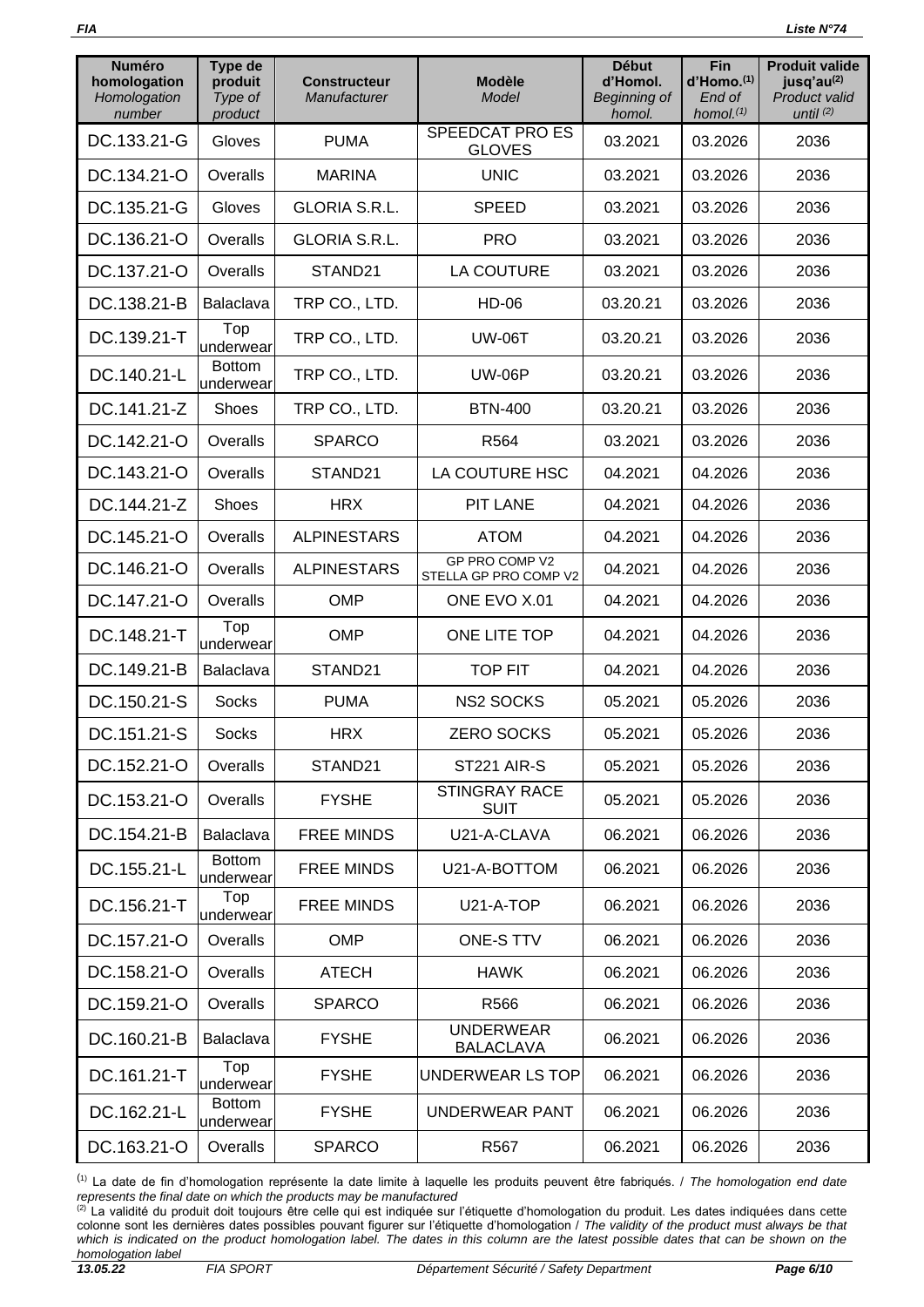| <b>Numéro</b><br>homologation<br>Homologation<br>number | Type de<br>produit<br>Type of<br>product | <b>Constructeur</b><br>Manufacturer | <b>Modèle</b><br>Model               | <b>Début</b><br>d'Homol.<br>Beginning of<br>homol. | Fin<br>d'Homo.(1)<br>End of<br>homol. $(1)$ | <b>Produit valide</b><br>jusq'au <sup>(2)</sup><br>Product valid<br>until $(2)$ |
|---------------------------------------------------------|------------------------------------------|-------------------------------------|--------------------------------------|----------------------------------------------------|---------------------------------------------|---------------------------------------------------------------------------------|
| DC.164.21-Z                                             | <b>Shoes</b>                             | <b>SPARCO</b>                       | <b>SLALOM</b>                        | 06.2021                                            | 06.2026                                     | 2036                                                                            |
| DC.165.21-O                                             | Overalls                                 | <b>FIRELEX</b>                      | ZERO B18                             | 06.2021                                            | 06.2026                                     | 2036                                                                            |
| DC.166.21-G                                             | Gloves                                   | STAND21                             | <b>LEGACY GLOVES</b>                 | 06.2021                                            | 06.2026                                     | 2036                                                                            |
| DC.167.21-S                                             | <b>Socks</b>                             | STAND21                             | <b>HEAT STRESS</b><br><b>CONTROL</b> | 07.2021                                            | 07.2026                                     | 2036                                                                            |
| DC.168.21-S                                             | <b>Socks</b>                             | <b>MARINA</b>                       | SOCKS M COOL                         | 07.2021                                            | 07.2026                                     | 2036                                                                            |
| DC.169.21-O                                             | Overalls                                 | <b>SPARCO</b>                       | R <sub>568</sub>                     | 07.2021                                            | 07.2026                                     | 2036                                                                            |
| DC.170.21-G                                             | Gloves                                   | <b>SPARCO</b>                       | <b>LAND</b>                          | 08.2021                                            | 08.2026                                     | 2036                                                                            |
| DC.171.21-T                                             | Top<br>underwear                         | <b>MARINA</b>                       | <b>TOP MCOOL</b>                     | 08.2021                                            | 08.2026                                     | 2036                                                                            |
| DC.172.21-L                                             | <b>Bottom</b><br>underwear               | <b>MARINA</b>                       | <b>BOTTOM MCOOL</b>                  | 08.2021                                            | 08.2026                                     | 2036                                                                            |
| DC.173.21-T                                             | Top<br>underwear                         | STAND21                             | <b>REGULAR EVO</b>                   | 08.2021                                            | 08.2026                                     | 2036                                                                            |
| DC.174.21-L                                             | <b>Bottom</b><br>underwear               | STAND21                             | <b>TOP FIT</b>                       | 08.2021                                            | 08.2026                                     | 2036                                                                            |
| DC.175.21-Z                                             | Shoes                                    | <b>ALPINESTARS</b>                  | SUPERMONO V2                         | 09.2021                                            | 09.2026                                     | 2036                                                                            |
| DC.176.21-B                                             | Balaclava                                | <b>OMP</b>                          | FIRST BALACLAVA.01                   | 09.2021                                            | 09.2026                                     | 2036                                                                            |
| DC.177.21-T                                             | Top<br>underwear                         | <b>OMP</b>                          | FIRST TOP.01                         | 09.2021                                            | 09.2026                                     | 2036                                                                            |
| DC.178.21-L                                             | <b>Bottom</b><br>underwear               | <b>OMP</b>                          | FIRST BOTTOM.01                      | 09.2021                                            | 09.2026                                     | 2036                                                                            |
| DC.179.21-Z                                             | <b>Shoes</b>                             | <b>SPARCO</b>                       | <b>FORMULA</b>                       | 09.2021                                            | 09.2026                                     | 2036                                                                            |
| DC.180.21-B                                             | Balaclava                                | <b>SABELT</b>                       | <b>UI-600 RF</b><br><b>BALACLAVA</b> | 09.2021                                            | 09.2026                                     | 2036                                                                            |
| DC.181.21-T                                             | Top<br>underwear                         | <b>SABELT</b>                       | UI-600 RF TOP                        | 09.2021                                            | 09.2026                                     | 2036                                                                            |
| DC.182.21-L                                             | <b>Bottom</b><br>underwear               | <b>SABELT</b>                       | UI-600 RF PANT                       | 09.2021                                            | 09.2026                                     | 2036                                                                            |
| DC.183.21-O                                             | Overalls                                 | <b>OMP</b>                          | <b>TECNICA HYBRID</b>                | 10.2021                                            | 10.2026                                     | 2036                                                                            |
| DC.184.21-B                                             | Balaclava                                | <b>MARINA</b>                       | <b>BALACLAVA MCOOL</b>               | 11.2021                                            | 11.2026                                     | 2036                                                                            |
| DC.185.21-B                                             | Balaclava                                | <b>SPARCO</b>                       | R571 BALACLAVA                       | 11.2021                                            | 11.2026                                     | 2036                                                                            |
| DC.186.21-T                                             | Top<br>underwear                         | <b>SPARCO</b>                       | R571 TOP                             | 11.2021                                            | 11.2026                                     | 2036                                                                            |
| DC.187.21-L                                             | <b>Bottom</b><br>underwear               | <b>SPARCO</b>                       | R571 BOTTOM                          | 11.2021                                            | 11.2026                                     | 2036                                                                            |
| DC.188.21-Z                                             | Shoes                                    | <b>ALPINESTARS</b>                  | TECH-1 TV3                           | 11.2021                                            | 11.2026                                     | 2036                                                                            |
| DC.189.21-T                                             | Top<br>underwear                         | <b>RRS</b>                          | SWEAT 100% NOMEX                     | 11.2021                                            | 11.2026                                     | 2036                                                                            |
| DC.190.21-L                                             | <b>Bottom</b><br>underwear               | <b>RRS</b>                          | PANTALON 100%<br><b>NOMEX</b>        | 11.2021                                            | 11.2026                                     | 2036                                                                            |
| DC.191.21-S                                             | <b>Socks</b>                             | <b>RRS</b>                          | CHAUSSETTE 100%<br><b>NOMEX</b>      | 11.2021                                            | 11.2026                                     | 2036                                                                            |
| DC.192.21-B                                             | <b>Balaclava</b>                         | <b>RRS</b>                          | CAGOULE 100%<br><b>NOMEX</b>         | 11.2021                                            | 11.2026                                     | 2036                                                                            |
| DC.193.21-G                                             | Gloves                                   | <b>RRS</b>                          | VIRAGE4                              | 11.2021                                            | 11.2026                                     | 2036                                                                            |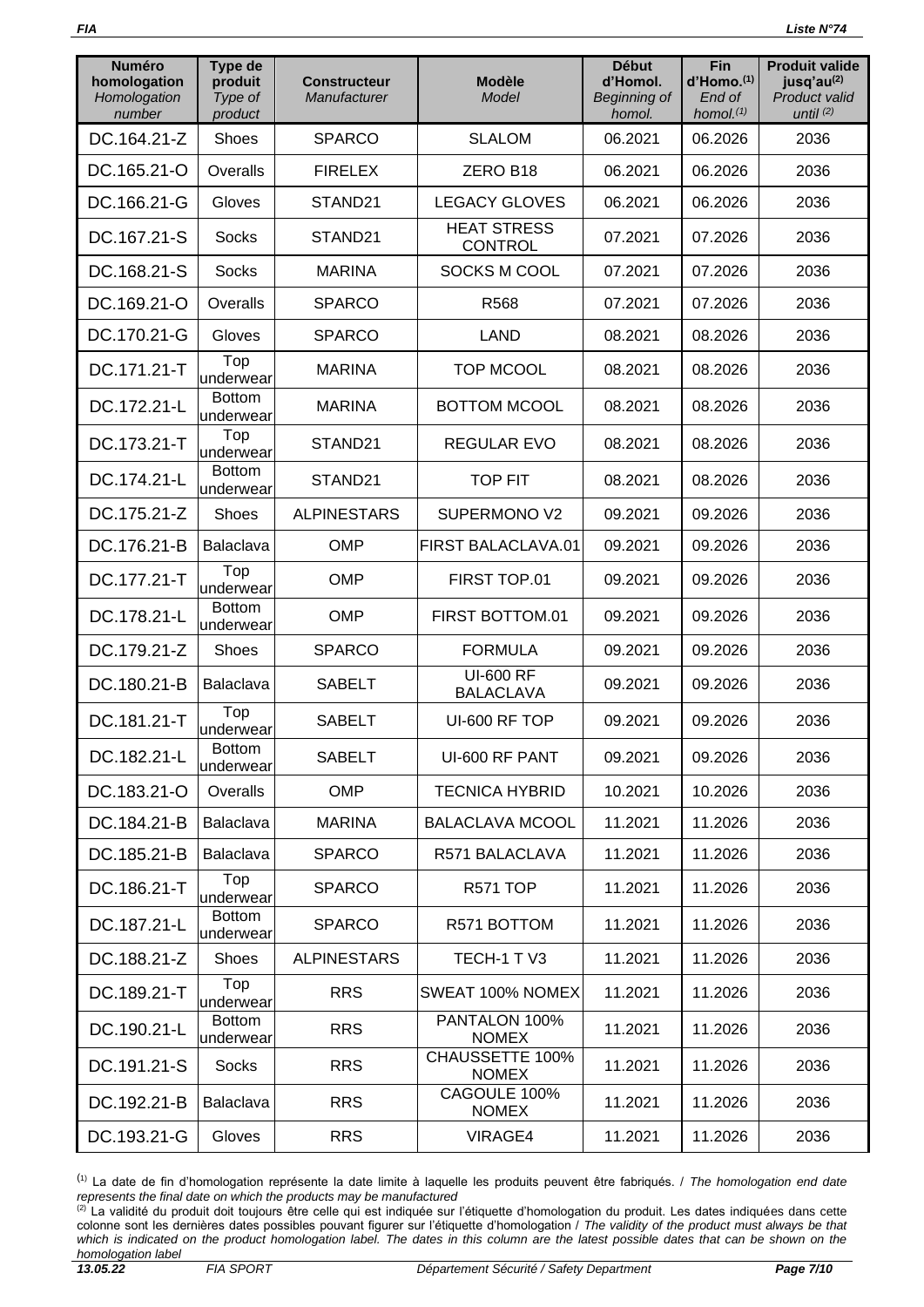| <b>Numéro</b><br>homologation<br>Homologation<br>number | Type de<br>produit<br>Type of<br>product | <b>Constructeur</b><br>Manufacturer  | <b>Modèle</b><br>Model         | <b>Début</b><br>d'Homol.<br>Beginning of<br>homol. | Fin<br>d'Homo. <sup>(1)</sup><br>End of<br>homol. $(1)$ | <b>Produit valide</b><br>jusq'au <sup>(2)</sup><br><b>Product valid</b><br>until $(2)$ |
|---------------------------------------------------------|------------------------------------------|--------------------------------------|--------------------------------|----------------------------------------------------|---------------------------------------------------------|----------------------------------------------------------------------------------------|
| DC.194.21-Z                                             | Shoes                                    | <b>RRS</b>                           | CHRONO <sub>2</sub>            | 11.2021                                            | 11.2026                                                 | 2036                                                                                   |
| DC.195.21-G                                             | Gloves                                   | <b>SPARCO</b>                        | LAP                            | 11.2021                                            | 11.2026                                                 | 2036                                                                                   |
| DC.196.21-S                                             | <b>Socks</b>                             | <b>OMP</b>                           | <b>TECNICA SOCKS.01</b>        | 12.2021                                            | 12.2026                                                 | 2036                                                                                   |
| DC.197.21-T                                             | Top<br>underwear                         | <b>OMP</b>                           | <b>TECNICA TOP.01</b>          | 12.2021                                            | 12.2026                                                 | 2036                                                                                   |
| DC.198.21-T                                             | Top<br>underwear                         | <b>SPARCO</b>                        | <b>R570 TOP</b>                | 12.2021                                            | 12.2026                                                 | 2036                                                                                   |
| DC.199.21-L                                             | <b>Bottom</b><br>underwear               | <b>SPARCO</b>                        | R570 BOTTOM                    | 12.2021                                            | 12.2026                                                 | 2036                                                                                   |
| DC.200.21-B                                             | Balaclava                                | <b>SPARCO</b>                        | R570 BALACLAVA                 | 12.2021                                            | 12.2026                                                 | 2036                                                                                   |
| DC.201.21-T                                             | Top<br>underwear                         | <b>HRX</b>                           | <b>ICON TOP</b>                | 12.2021                                            | 12.2026                                                 | 2036                                                                                   |
| DC.202.21-L                                             | <b>Bottom</b><br>underwear               | <b>HRX</b>                           | <b>ICON PANTS</b>              | 12.2021                                            | 12.2026                                                 | 2036                                                                                   |
| DC.203.21-T                                             | Top<br>underwear                         | <b>SPARCO</b>                        | <b>R574 TOP</b>                | 12.2021                                            | 12.2026                                                 | 2036                                                                                   |
| DC.204.21-L                                             | <b>Bottom</b><br>underwear               | <b>SPARCO</b>                        | R574 BOTTOM                    | 12.2021                                            | 12.2026                                                 | 2036                                                                                   |
| DC.205.21-B                                             | Balaclava                                | <b>SPARCO</b>                        | R574 BALACLAVA                 | 12.2021                                            | 12.2026                                                 | 2036                                                                                   |
| DC.206.22-Z                                             | Shoes                                    | <b>SPARCO</b>                        | PRIME EVO                      | 01.2022                                            | 01.2027                                                 | 2037                                                                                   |
| DC.207.22-S                                             | <b>Socks</b>                             | <b>SPARCO</b>                        | R <sub>572</sub>               | 01.2022                                            | 01.2027                                                 | 2037                                                                                   |
| DC.208.22-O                                             | Overalls                                 | <b>REVOLUTION</b><br><b>RACEGEAR</b> | PODIUM <sub>3</sub>            | 01.2022                                            | 04.2025                                                 | 2035                                                                                   |
| DC.209.22-Z                                             | <b>Shoes</b>                             | <b>GLORIA S.R.L.</b>                 | <b>SUPERLIGHT</b>              | 01.2022                                            | 01.2027                                                 | 2037                                                                                   |
| DC.210.22-O                                             | Overalls                                 | TRP CO., LTD.                        | <b>RSN-600</b>                 | 01.2022                                            | 01.2027                                                 | 2037                                                                                   |
| DC.211.22-T                                             | Top<br>underwear                         | <b>GALUPPO</b>                       | <b>DYNAMIC TOP</b>             | 02.2022                                            | 02.2027                                                 | 2037                                                                                   |
| DC.212.22-L                                             | <b>Bottom</b><br>underwear               | <b>GALUPPO</b>                       | DYNAMIC BOTTOM                 | 02.2022                                            | 02.2027                                                 | 2037                                                                                   |
| DC.213.22-B                                             | Balaclava                                | <b>GALUPPO</b>                       | <b>KIRA BALACLAVA</b>          | 02.2022                                            | 02.2027                                                 | 2037                                                                                   |
| DC.214.22-O                                             | Overalls                                 | <b>GALUPPO</b>                       | <b>GALA</b>                    | 02.2022                                            | 02.2027                                                 | 2037                                                                                   |
| DC.215.22-O                                             | Overalls                                 | <b>TANIDA</b>                        | <b>JURAN RACING</b><br>PRO7000 | 02.2022                                            | 02.2027                                                 | 2037                                                                                   |
| DC.216.22-B                                             | Balaclava                                | <b>HRX</b>                           | <b>ICON BALACLAVA</b>          | 02.2022                                            | 02.2027                                                 | 2037                                                                                   |
| DC.217.22-Z                                             | <b>Shoes</b>                             | <b>OMP</b>                           | ONE TT.01                      | 02.2022                                            | 02.2027                                                 | 2037                                                                                   |
| DC.218.22-G                                             | Gloves                                   | <b>SPARCO</b>                        | R-MECA                         | 02.2022                                            | 02.2027                                                 | 2037                                                                                   |
| DC.219.22-Z                                             | <b>Shoes</b>                             | <b>SABELT</b>                        | <b>TB-11</b>                   | 02.2022                                            | 02.2027                                                 | 2037                                                                                   |
| DC.220.22-G                                             | Gloves                                   | <b>OMP</b>                           | ONE ART.01                     | 02.2022                                            | 02.2027                                                 | 2037                                                                                   |
| DC.221.22-O                                             | Overalls                                 | STAND21                              | ST221 HSC                      | 02.2022                                            | 02.2027                                                 | 2037                                                                                   |
| DC.222.22-T                                             | Top<br>underwear                         | <b>TOORACE SRL</b>                   | TR TOP                         | 02.2022                                            | 02.2027                                                 | 2037                                                                                   |
| DC.223.22-L                                             | <b>Bottom</b><br>underwear               | <b>TOORACE SRL</b>                   | TR LJH                         | 02.2022                                            | 02.2027                                                 | 2037                                                                                   |
| DC.224.22-B                                             | Balaclava                                | <b>TOORACE SRL</b>                   | TR BVA                         | 02.2022                                            | 02.2027                                                 | 2037                                                                                   |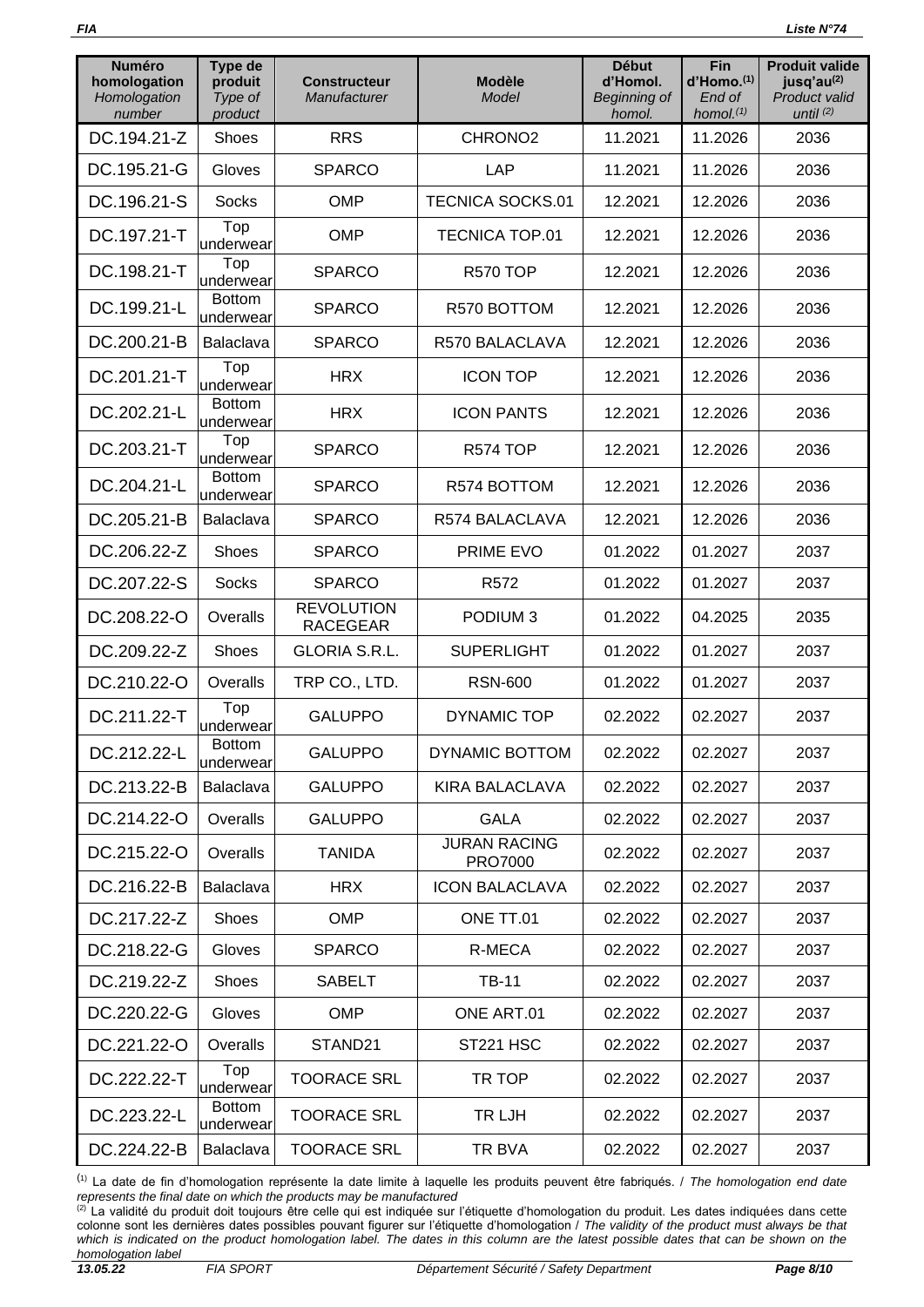| <b>Numéro</b><br>homologation<br>Homologation<br>number | Type de<br>produit<br>Type of<br>product | <b>Constructeur</b><br>Manufacturer | <b>Modèle</b><br>Model         | <b>Début</b><br>d'Homol.<br>Beginning of<br>homol. | <b>Fin</b><br>$d'$ Homo. $(1)$<br>End of<br>homol. $(1)$ | <b>Produit valide</b><br>jusq'au $(2)$<br><b>Product valid</b><br>until $(2)$ |
|---------------------------------------------------------|------------------------------------------|-------------------------------------|--------------------------------|----------------------------------------------------|----------------------------------------------------------|-------------------------------------------------------------------------------|
| DC.225.22-O                                             | Overalls                                 | ARD                                 | <b>EASY GAME.01</b>            | 03.2022                                            | 03.2027                                                  | 2037                                                                          |
| DC.226.22-O                                             | Overalls                                 | <b>ARD</b>                          | FULLSWING.01                   | 03.2022                                            | 03.2027                                                  | 2037                                                                          |
| DC.227.22-O                                             | Overalls                                 | <b>SABELT</b>                       | $TS-1$                         | 03.2022                                            | 03.2027                                                  | 2037                                                                          |
| DC.228.22-Z                                             | Shoes                                    | <b>ATECH</b>                        | AT-S1                          | 03.2022                                            | 03.2027                                                  | 2037                                                                          |
| DC.229.22-L                                             | <b>Bottom</b><br>underwear               | OMP                                 | TECNICA BOTTOM.01              | 03.2022                                            | 03.2027                                                  | 2037                                                                          |
| DC.230.22-S                                             | Socks                                    | <b>SPARCO</b>                       | R <sub>573</sub>               | 03.2022                                            | 03.2027                                                  | 2037                                                                          |
| DC.231.22-O                                             | Overalls                                 | <b>RRS</b>                          | EVO <sub>3</sub>               | 03.2022                                            | 01.2027                                                  | 2037                                                                          |
| DC.232.22-Z                                             | <b>Shoes</b>                             | <b>ALPINESTARS</b>                  | SUPERMONO V2 R                 | 04.2022                                            | 04.2027                                                  | 2037                                                                          |
| DC.233.22-B                                             | <b>Balaclava</b>                         | <b>OMP</b>                          | <b>TECNICA</b><br>BALACLAVA.01 | 04.2022                                            | 04.2027                                                  | 2037                                                                          |
| DC.234.22-O                                             | Overalls                                 | <b>TOORACE SRL</b>                  | <b>TR SPEED</b>                | 04.2022                                            | 04.2027                                                  | 2037                                                                          |
| DC.235.22-O                                             | Overalls                                 | <b>MOMO</b>                         | <b>PRO-LITE</b>                | 04.2022                                            | 04.2027                                                  | 2037                                                                          |
| DC.236.22-O                                             | Overalls                                 | <b>CLA</b>                          | <b>PROMINENT A</b>             | 04.2022                                            | 04.2027                                                  | 2037                                                                          |
| DC.237.22-G                                             | Gloves                                   | <b>FREE MINDS</b>                   | SENSO <sub>22</sub>            | 04.2022                                            | 04.2027                                                  | 2037                                                                          |
| DC.238.22-S                                             | Socks                                    | <b>ALPINESTARS</b>                  | ZX V4 SOCKS                    | 05.2022                                            | 05.2027                                                  | 2037                                                                          |

<sup>(</sup>1) La date de fin d'homologation représente la date limite à laquelle les produits peuvent être fabriqués. / *The homologation end date represents the final date on which the products may be manufactured*

 $^{(2)}$  La validité du produit doit toujours être celle qui est indiquée sur l'étiquette d'homologation du produit. Les dates indiquées dans cette colonne sont les dernières dates possibles pouvant figurer sur l'étiquette d'homologation / *The validity of the product must always be that*  which is indicated on the product homologation label. The dates in this column are the latest possible dates that can be shown on the *homologation label*